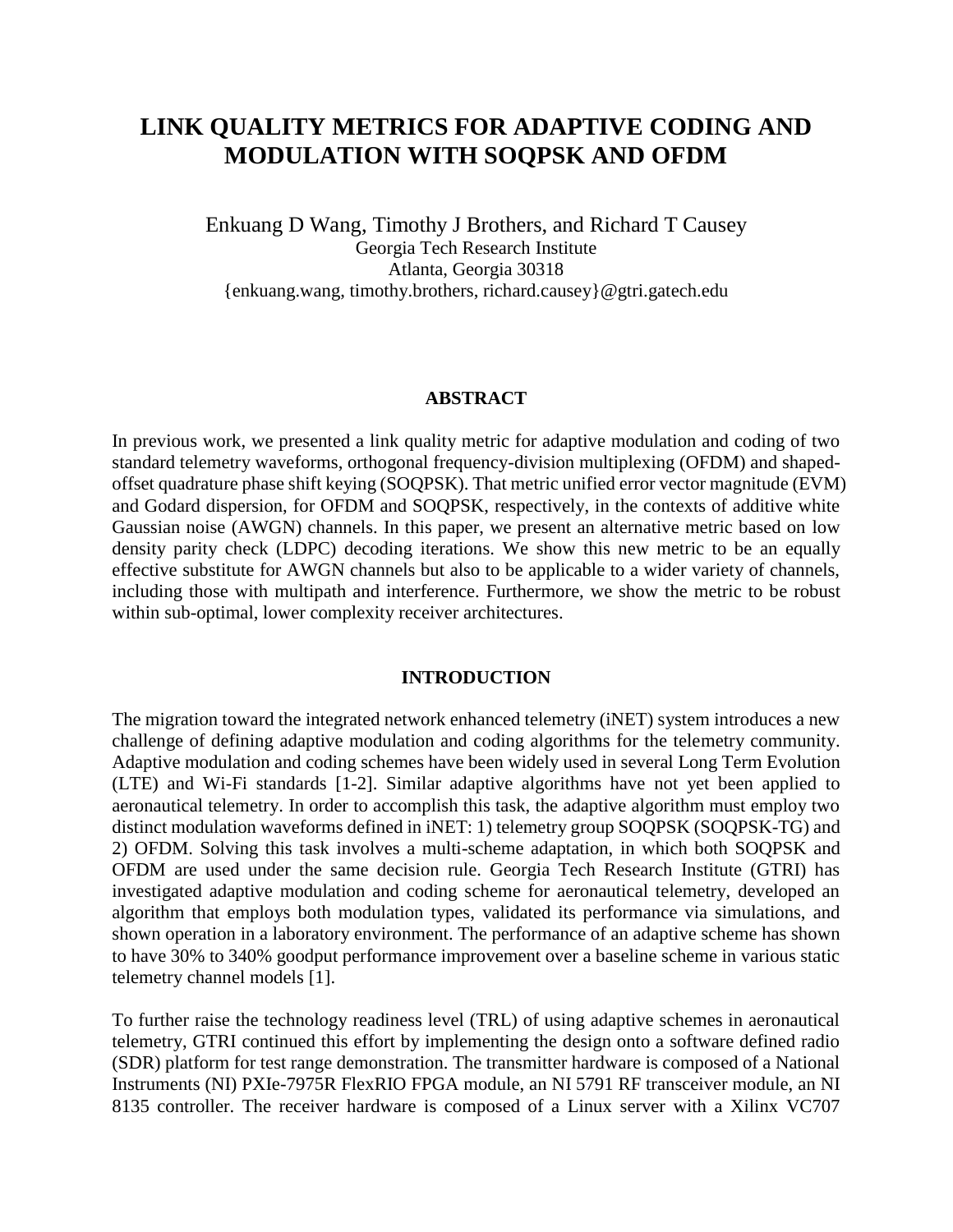development card, a 4DSP FMC150 analog to digital converter card, and a custom built RF downconverter.

This paper focuses adaptation selection criteria implemented in the VC707 card. The field programmable gate array (FPGA) implementation is processing constrained and as such the efficiency of the adaptation rule must be mathematically simplified for the FPGA. The first part of the paper will discuss the hardware system and the adaptation algorithm developed in previous efforts. This will be followed by a description of a new link quality metric that exploits LDPC decoder information and an update on the system architecture requirement to enable this feature. The conclusion shows that utilizing the LDPC decoder iteration count can lead to a simpler adapter architecture that can be implemented in an FPGA.

# **BACKGROUND**

In our previous work [2], we implemented a transceiver that employs both iNET waveforms: SOQPSK-TG and OFDM. In addition, LDPC [3] was used as the forward error correction (FEC) code. The top-level architecture of this system is shown in Figure 1. The objective of developing such a system is to demonstrate an adaptive algorithm that can adjust the waveform and FEC code based on an approximation of the link quality. One note of interest pertaining to Figure 1 is that Link Dependent Adaptive Radio's (LDAR) adapter is driven by the signal-to-noise ratio (SNR) estimator, which is approximated using EVM for OFDM and dispersion for SOQPSK.



**Figure 1. LDAR transceiver top-level system diagram.**

In [2], we developed and demonstrated an adaptive algorithm for an added white Gaussian noise (AWGN) channel. This is done by using an approximation between dispersion and SNR. The problem arises when the channel is no longer AWGN. The dispersion equation for non-AWGN channel, derived in [4], is shown in (1)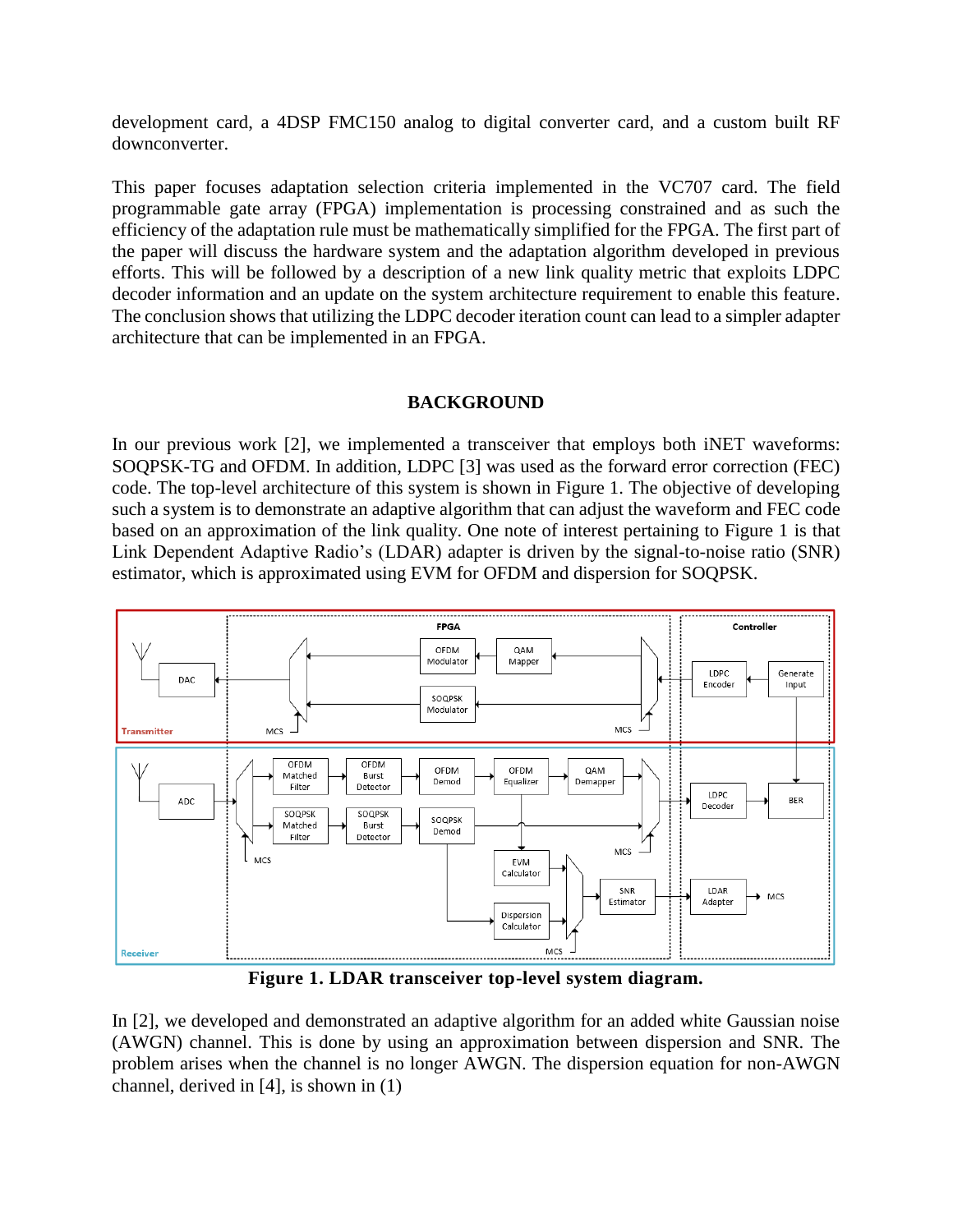$$
Disperson = 2\sum_{l=0}^{L-1}\sum_{m=0}^{M-1}|h_l|^2|h_m|^2 + \sum_{l=0}^{L-1}|h_l|^4 + 2\left[\left(\frac{EVM}{\sqrt{2}j_{j=1}|H_{jj}^{-1}|^2}\right)^2 + \frac{EVM}{\sqrt{2}j_{j=1}|H_{jj}^{-1}|^2}\right] - 1
$$
 (1)

As can be seen, the complexity of (1) is much greater than the assumptions made in [2]. GTRI investigated the assumptions made in [4] to understand if (1) could be used in a realistic channel. The investigation motivated the work presented in this paper.

## **LINK QUALITY METRIC**

Previously, we had used an approximation of SNR to determine the adaptation algorithm. The waveform and FEC code would be adjusted depending on the approximated SNR. To expand this to a generic form, a link quality metric is defined. When we refer to the "link," we are speaking about the received signal strength versus all physical impairment (e.g. multipath propagation, interference, and noise) of the environment over which the communications take place. The "link" also encompasses the choice of modulation and coding as well as the transceiver implementation. From the perspective of the system designer, the link quality metric should take all of these elements into account: mode of operation, transceiver complexity, and the physical communications link.

The link metric can be seen as a measure of link quality from the viewpoint of the receiver. Ideally, it would incorporate all the physical channel impairments as well as any non-ideal implementations in other parts of the transceiver. If we focus specifically on the LDPC decoder for a quantization of the link quality metric, this would return a consistent number regardless of waveform or complexity of the system. Specifically, we are going to examine the number of iterations required for the LDPC to converge.

To design an adaptive algorithm that can be efficiently implemented onto an FPGA, GTRI investigated the potential of using LDPC decoder iteration count as a driver for adaptive modulation and coding algorithms. The LDPC decoder used here is a soft decision decoder developed by NASA's JPL [3], which makes use of the log-likelihood ratio (LLR) information that contains some intrinsic knowledge of the channel properties. The decoder, then, gains some extrinsic knowledge of the code constraints during one of its decoding iterations. This information is used as the a priori information for the subsequent decoding iterations until the valid codeword is found or the maximum number of iterations has passed. An in-depth explanation of a soft decision LDPC decoder can be found in Chapter 2 of [5].

Using the soft-decision decoder, the bit error rate (BER) and LDPC decoder iteration plots for all available LDAR modulation and coding schemes (MCS) for an AWGN channel is shown in Figure 2. In this figure, the black lines represent no LDPC code, and the blue, red, and magenta lines represent 4/5, 2/3, and 1/2 rates LDPC for all modulations, respectively. The maximum decoding iterations for all three LDPC code rates are set to 10, which means the decoder has a maximum of 10 tries to perform the syndrome check to determine if the codeword is valid. It can be clearly seen in Figure 2 that there is a direct correlation between the BER curves and the number of LDPC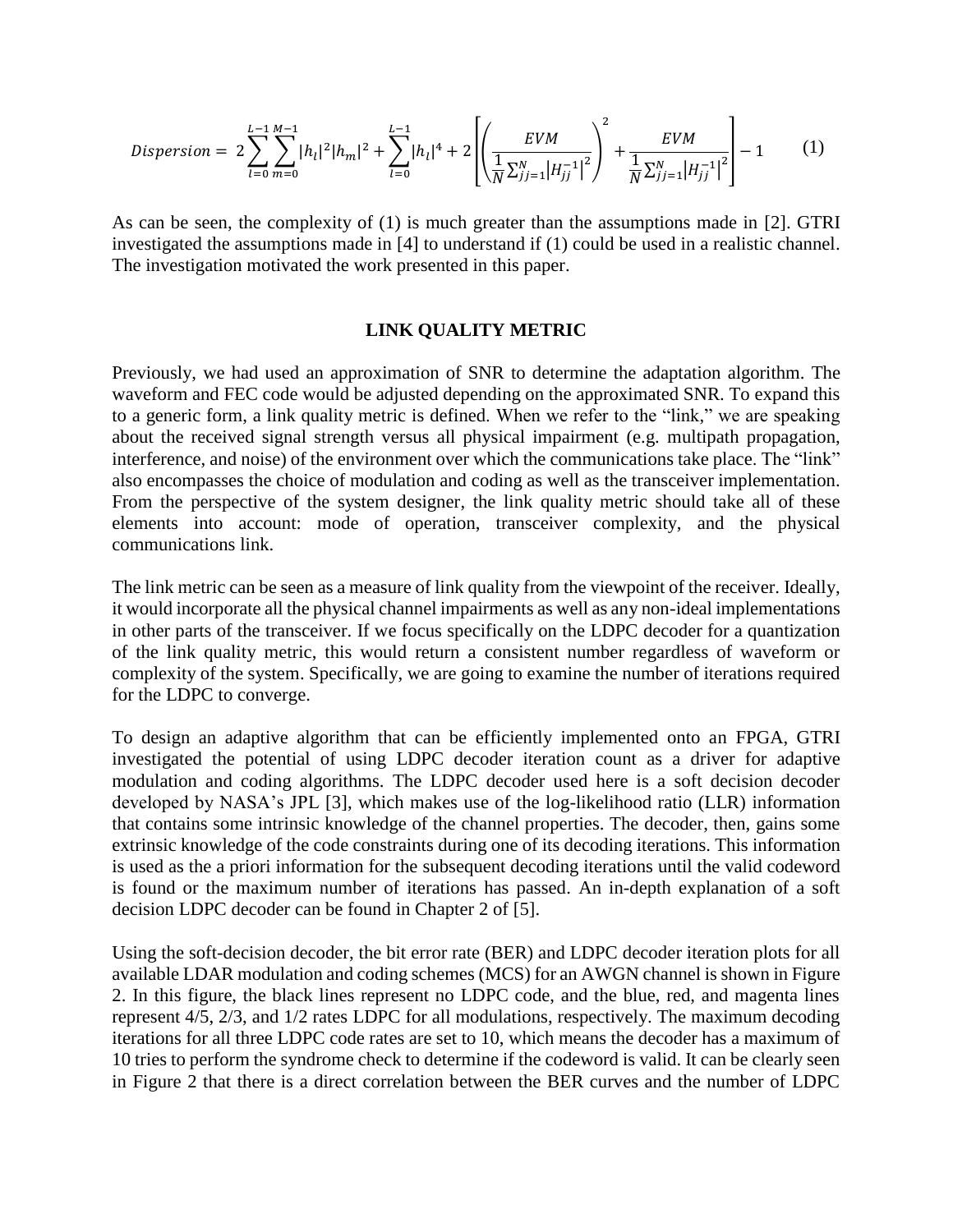iterations. As the SNR increases for a particular MCS, the BER and decoder iterations both decrease.



**Figure 2. BER and decoder iteration counts for all LDAR MCS selections.**

Another important note relating to Figure 2 is that at certain SNRs, the performance of all three code rates start to converge. Using SOQPSK (dash lines) as an example, at approximately 8 dB, the number of iterations for all three code rates slowly converge as the SNR increases. This behavior indicates that as the SNR increases the effects of the LDPC codes slowly diminishes and converges with the uncoded BER curves. This information gives the system designer an advantage of knowing when to switch to a MCS with higher data throughput or back-off to a more robust MCS to overcome channel impairments.

#### **SYSTEM DESIGN**

The BER and decoding iterations performance shown in Figure 2 highly correlates with how the communications system is designed. This section highlights some of the important blocks that are required to produce the results shown throughout this paper. One of the most important components is the LDPC encoder and decoder pair since the channel metric we are evaluating relies heavily on the number of LDPC decoding iterations. Another important component pertaining to the performance of the system is the equalizer. The following sub-sections highlight the equalizers used in both SOQPSK and OFDM demodulators.

#### **A. SOQPSK**

Due to the system requirement for soft decision inputs, a symbol-by-symbol (SxS) OQPSK detector is employed over a Viterbi detector. The soft decision of an SxS OQPSK detector is defined by the real and imaginary parts of the symbol when the sample number is even and odd, respectively [6]. The block diagram for SOQPSK simulation is shown in Figure 3, where the bits are encoded and modulated. The modulated signals are then filtered by one of the multipath channels shown in Figure 5. To overcome the inter-symbol interferences (ISI) resulting from the multipath propagation, an equalizer is used for the SOQPSK signal. Various equalization techniques for SOQPSK have been studied in [7]. The results have shown the performance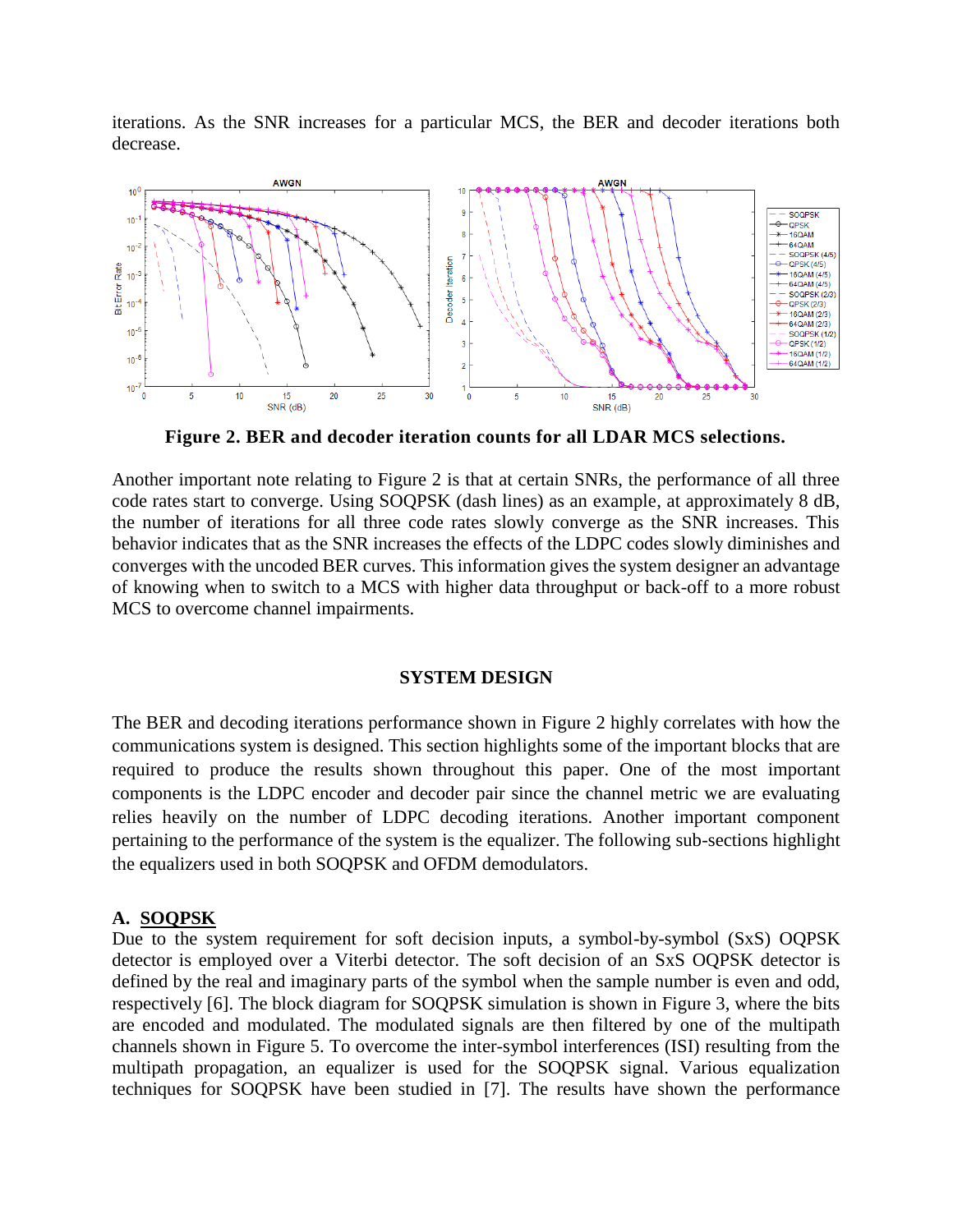difference between a 4-state trellis detector and a symbol-by-symbol detector with equalizer is around 0 to 2 dB. The minimum mean-squared error (MMSE) equalizer used here is shown in (2),

$$
c(n) = \mathbf{R}_{yy}^{-1} R_{xy} \tag{2}
$$

where  $R_{yy}$  is a convolution matrix derived from the autocorrelation of the received preambles, and  $R_{xy}$  is the cross-correlation of the transmitted and received preambles. The derived equalizer coefficients,  $c(n)$ , are used to attempt to *undo* the effects of the multipath channel.



**Figure 3. Block diagram for the simulation procedure.**

# **B. OFDM**

For OFDM, the block diagram is shown in Figure 4. The soft decisions are computed in the symbol demapper. The difference between SOQPSK and OFDM is that the receiver signal processing is mainly done in the frequency domain for OFDM. A major advantage of OFDM is its ability to easily adapt to frequency-selective channels without complex time-domain equalization. In the frequency domain, the equalizer becomes a one tap multiplication per data subcarrier, and allows for a simpler and more efficient receiver design. A more in-depth description for each of these blocks in Figure 4 can be found in [2].



**Figure 4. Block diagram for OFDM simulation.**

# **PERFORMANCE RESULTS**

To truly validate the usefulness of this technique, some multipath channels are used. The simulations were performed over 10 representative channels derived from one of the channel sounding measurements conducted at Edwards Air Force Base [8]. The corresponding frequency response plots are shown in Figure 5.

The simulated results for these channels are shown in Figures 6 and 7. In both figures, each subplot represents a mode of operation (or MCS), the y-axis of each subplot shows the channel number, and the x-axis shows the SNR in dB. The BER threshold plots of all LDAR modes of operation in all 10 channels are shown in Figure 6. In this figure, the MCS of each subplot is identified by its title, and the BER threshold is defined as  $1 \times 10^{-5}$ , meaning that the line is no longer displayed when the BER is greater than the defined threshold. If the BER is lower than the threshold for a given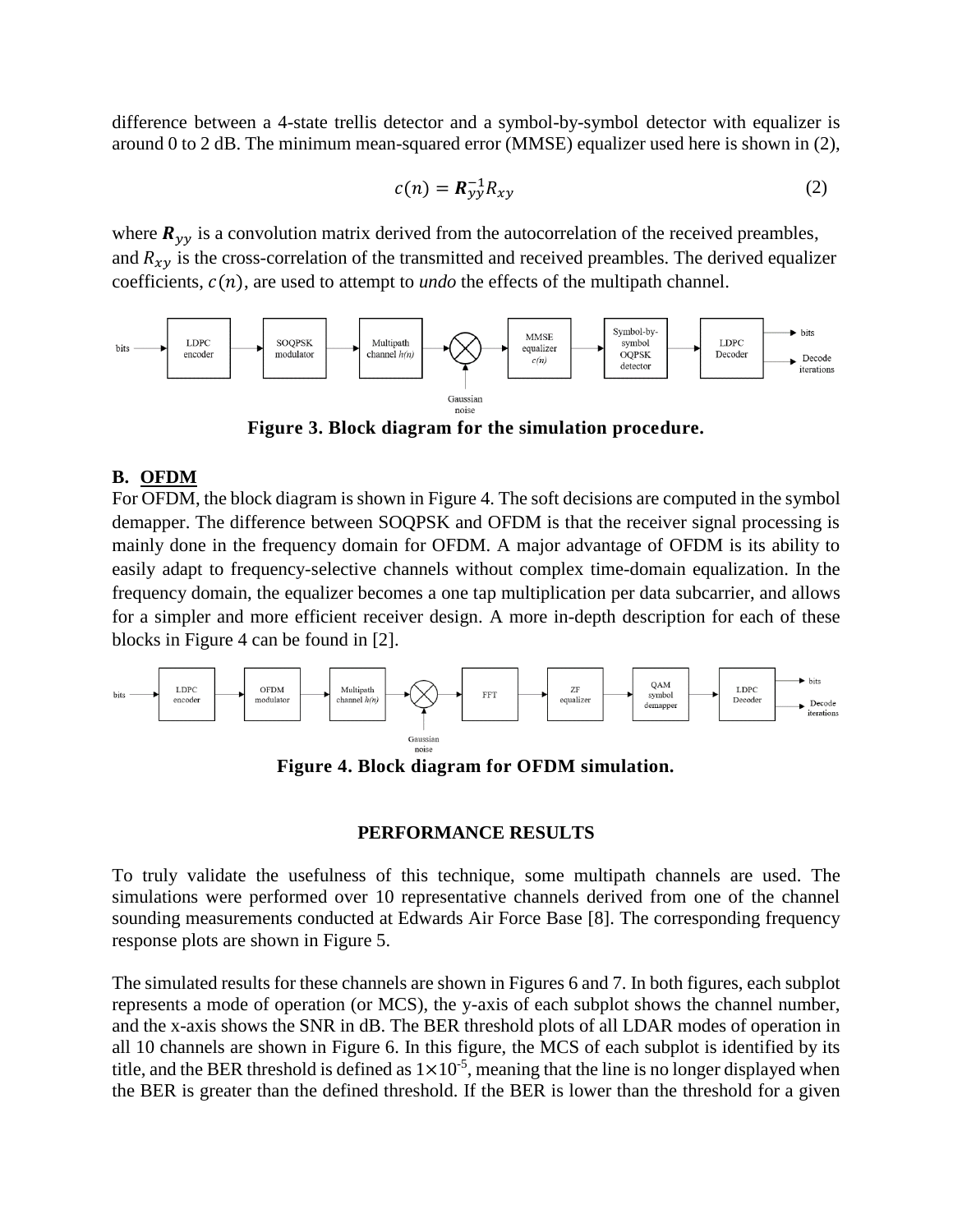SNR, the lines show a green square. The top row of the Figure 6 does not have any FEC code applied and the resulting BER threshold is reached sooner. The second row is 4/5 code rate, third row is 2/3 code rate, and fourth row is 1/2 code rate.



**Figure 5. Frequency response plots of the representative channels at Edwards AFB.**

In Figures 6, it can be seen that the system becomes more resilient to noise as the code rate decreases. This shows a relation between the link quality metric and the SNR/BER for these channels. The previous LDAR system utilizes SNR approximations to determine the adaptation selection. However, as can be seen in Figure 6, there is a high degree of uncertainty based upon the channel of operation. Switching the MCS based off of an SNR approximation alone would not be enough to take into account the BER caused by the individual channels. For instance, channel 6 can be seen to have a higher bit error rate for the same SNR value as compared to channel 9 for all MCS selections. The previous LDAR system attempted to predict the most robust MCS based on an assumption as to the channel of operation. Using a single, unified link quality metric can account for all of these uncertainties, the LDAR adaptive algorithm can be simplified. Based on the current definition of "link," the adapter would view the mode of operation, the channel properties, as well as the equalizer effects as part of the link quality metric.

The number of LDPC decoder iterations for each MCS is shown in Figure 7. The maximum number of decoding iterations is set to 10. In this figure, the color scale on the right reflects the number of iterations for convergence. In the case where the decoder does not converge, the color is shown in white. When Figures 6 and 7 are compared, it can be seen that there is a direct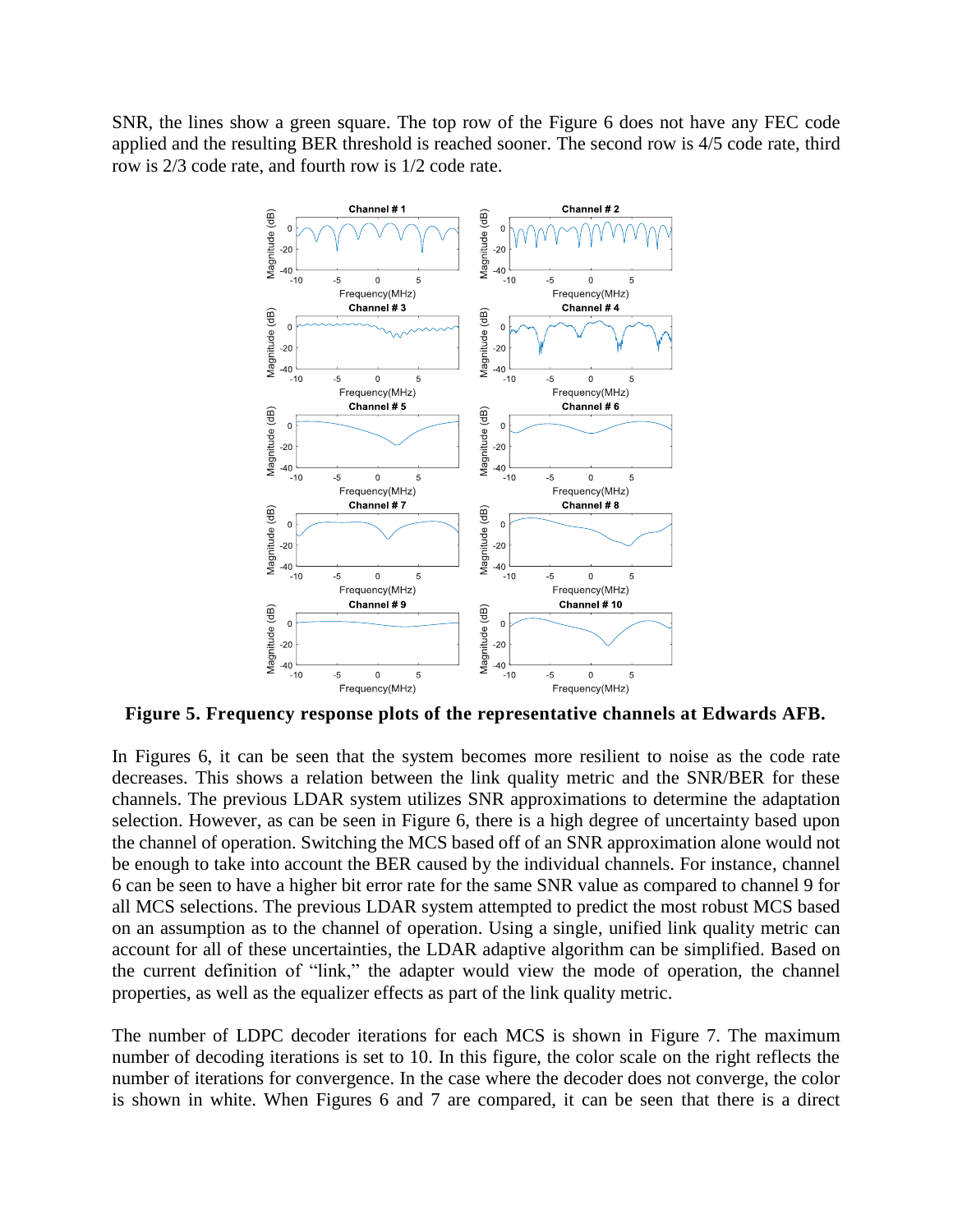correlation between the convergence rate and the BER for all modes of operations in all ten channels. Utilizing the LDPC decoder iteration count, a link quality metric can be obtained. This metric captures a complete characterization of the transceiver complexity, channel, and the transmission mode. This allows for even more accurate control of the adaptability than the approximation of SNR since it includes an added layer of link quality information.





**Figure 7: LDPC iteration counts for all LDAR MCS in all ten Edwards AFB channels.**

Figure 8 illustrates the top-level block diagram utilizing the LDPC decoder iteration count to adapt the transmission mode of operations. This not only reduces computational complexity but also provides a more accurate characterization over the link quality.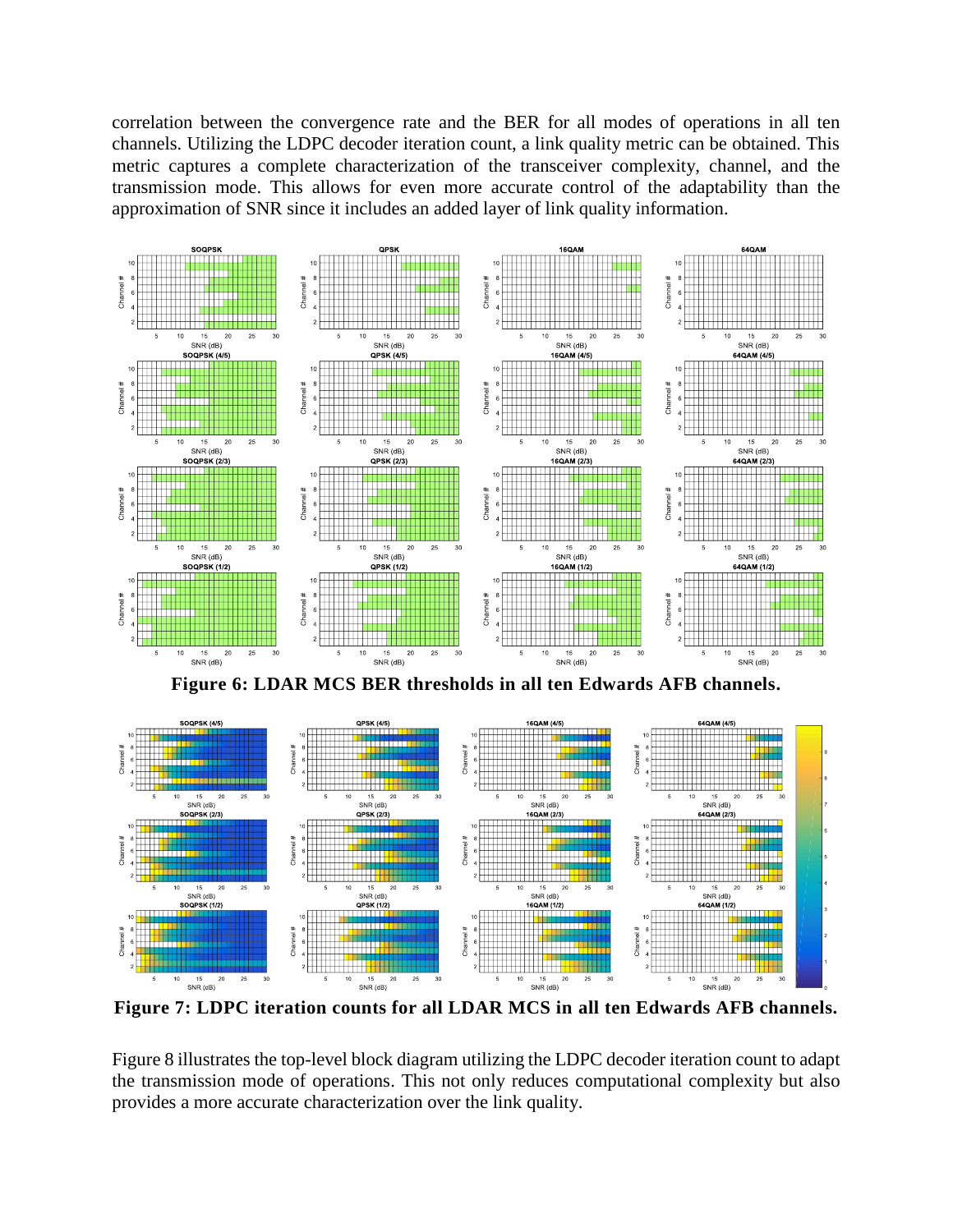

**Figure 8: Top-level architecture for next generation LDAR transceiver.**

The adaptation scheme now simplifies to incrementing or decrementing the MCS based on a low and a high threshold applied to the LDPC iteration count. These thresholds could be adjusted based on the acceptable BER for the given test. Given the case of a rapidly deteriorating channel (such as an aircraft executing a fast maneuver), the number of decoding iterations for a particular modulation would suddenly increase over a short amount of time, prompting the adapter to "backoff" and jump to an MCS that is more robust. Conversely, if the LDPC iteration counts decrease more slowly over time, a more spectrally efficient waveform such as OFDM can be selected. Table 1 shows the possible combinations of modulations and code rates along with the MCS selection and the throughput. Please note that the current LDAR transceiver have not implemented all of the LDPC codes and the MMSE equalizer for SOQPSK-TG.

| $\cdots$       |                    |                  |                          |
|----------------|--------------------|------------------|--------------------------|
| <b>MCS</b>     | <b>Modulation</b>  | <b>Code Rate</b> | <b>Throughput</b> (Mbps) |
| 1              | <b>SOQPSK</b>      | 1/2              | 3.75                     |
| $\overline{2}$ | <b>SOQPSK</b>      | 2/3              | 5                        |
| 3              | <b>SOQPSK</b>      | 4/5              | 7.5                      |
| 4              | <b>QPSK (OFDM)</b> | 1/2              | 9.6                      |
| 5              | QPSK (OFDM)        | 2/3              | 12.8                     |
| 6              | QPSK (OFDM)        | 4/5              | 15.36                    |
| 7              | 16 QAM (OFDM)      | 1/2              | 19.2                     |
| 8              | 16 QAM (OFDM)      | 2/3              | 25.6                     |
| 9              | 64 QAM (OFDM)      | 1/2              | 28.8                     |
| 10             | 16 QAM (OFDM)      | 4/5              | 30.72                    |
| 11             | 64 QAM (OFDM)      | 2/3              | 38.4                     |
| 12             | 64 QAM (OFDM)      | 4/5              | 46.08                    |

**Table 1: Adaptation Selection**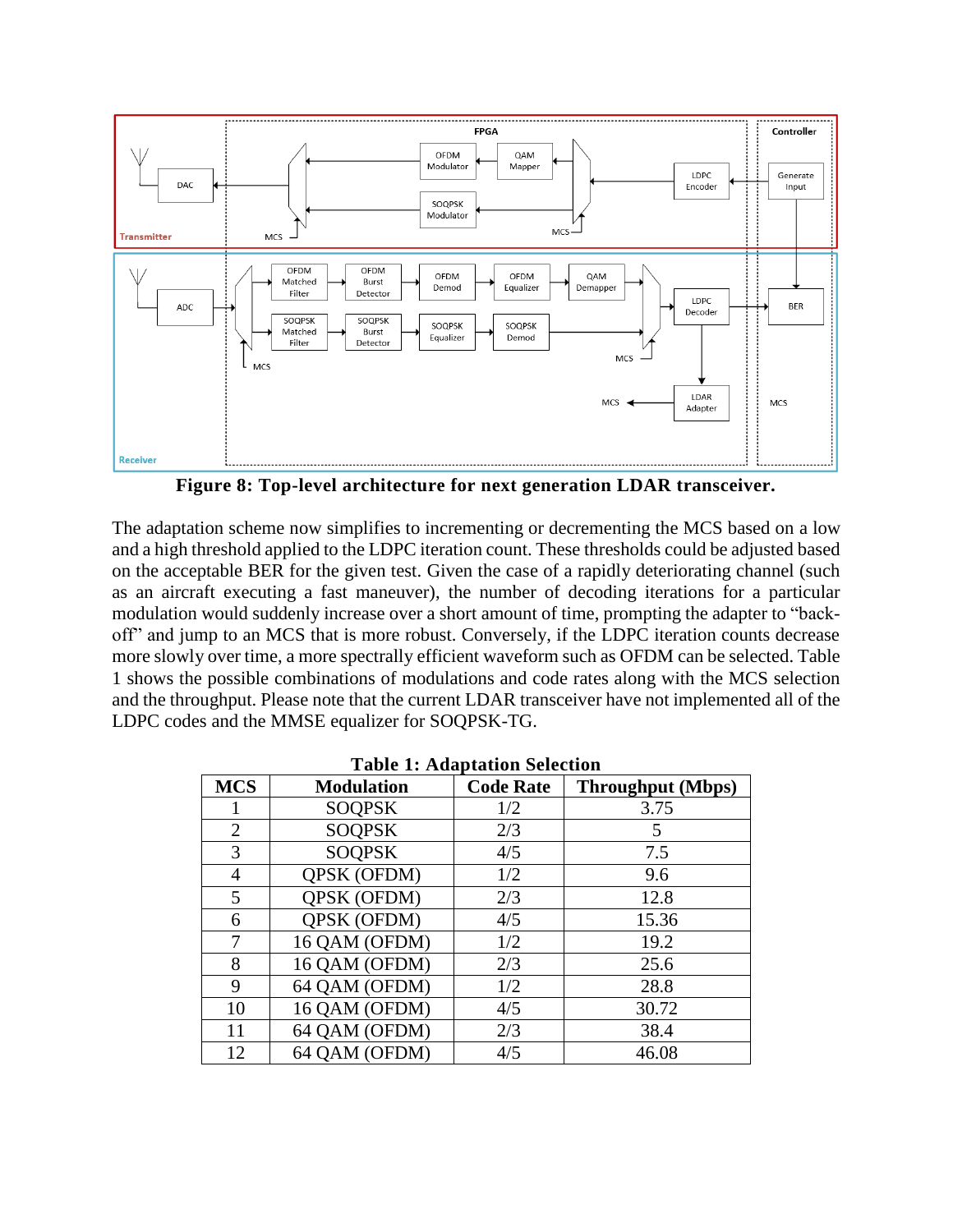### **CONCLUSION AND FUTURE WORK**

This paper has defined a link quality metric for adaptability that includes the transceiver design complexity and the channel properties. We have shown that the LDPC iteration count is a valid metric to utilize for the link quality estimation. Finally, a transceiver architecture with a simplified adapter has been realized in hardware to exploit the LDPC decoder iteration count to adjust the modulation and coding scheme (MCS) selection based on the link quality.

The future work includes completing system integration, hardware in the loop tests, and a field test of the LDAR system.

# **ACKNOWLEDGEMENT**

This project is funded by the Test Resource Management Center (TRMC) Test and Evaluation/Science & Technology (T&E/S&T) Program through the U.S. Army Program Executive Office for Simulation, Training and Instrumentation (PEO STRI) under Contract No. W900KK-13-C-024. The public release number is 412TW-PA-17322.